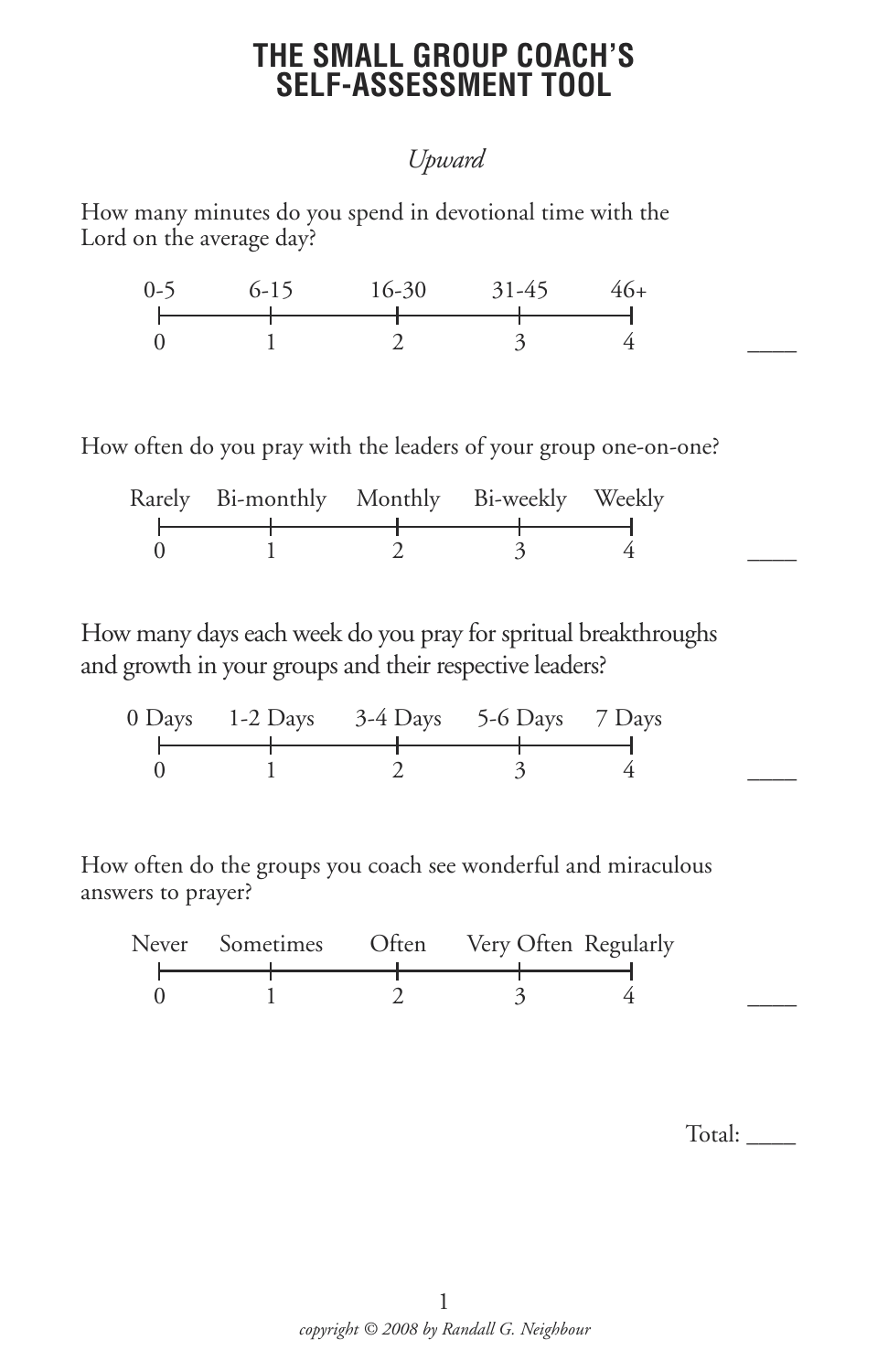#### *Inward*

How often do you visit the groups you support?



How often do you use some of your down time to relax and unwind with one or more leaders from your cluster? (watching movies, eating dinner, playing golf, going shopping.)

|  | Never Seldom Often Very Often A Lot |  |
|--|-------------------------------------|--|
|  |                                     |  |
|  |                                     |  |
|  |                                     |  |

In the last month, what percentage of your leaders have you called for no reason? (In other words, you really didn't have an agenda beyond finding out how they were doing as a friend and "catching up.")

| Ü                | 25% | $0\%$ | $5\%$                    | 100% |  |
|------------------|-----|-------|--------------------------|------|--|
|                  |     |       |                          |      |  |
| $\boldsymbol{0}$ |     |       | $\overline{\phantom{a}}$ |      |  |

How often do your leaders and/or the members of the groups you serve call you to invite you to do fun things with them?



Total: \_\_\_\_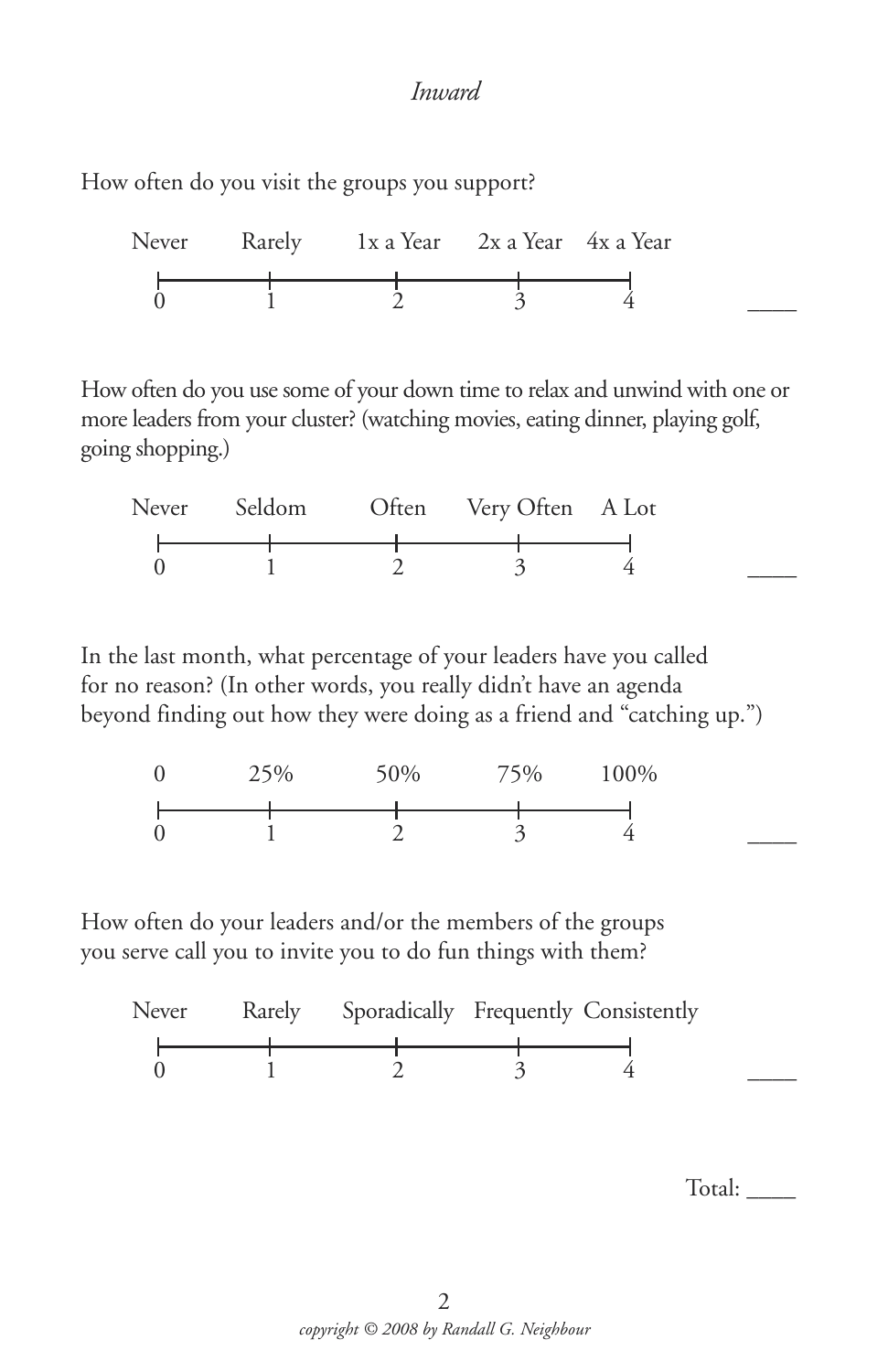#### *Outward*

Does the group in which you participate or lead have a stated goal for the number of new Christians they want to add to your group?

| $\theta$         | 25% | 50% | 75%          | $00\%$ |
|------------------|-----|-----|--------------|--------|
|                  |     |     |              |        |
| $\boldsymbol{0}$ |     |     | $\checkmark$ |        |

When you visit groups, do you purposely lead the group in prayer for those that do not yet know Christ (if they're not already praying for the lost)?

|  | Never Seldom Often Very Often Always |  |
|--|--------------------------------------|--|
|  |                                      |  |
|  |                                      |  |
|  |                                      |  |

How many previously unchurched persons have you invited to the group in which you participate or lead in the last six months?

| None | $1-2$ | $5-6$ |  |
|------|-------|-------|--|
|      |       |       |  |
|      |       |       |  |

How many days each week do you pray for the salvation of unbelieving friends, relatives, neighbors, coworkers, or classmates?

| 0 Days 1-2 Days 3-4 Days 5-6 Days 7 Days |  |  |
|------------------------------------------|--|--|
|                                          |  |  |
|                                          |  |  |

Total:  $\_\_$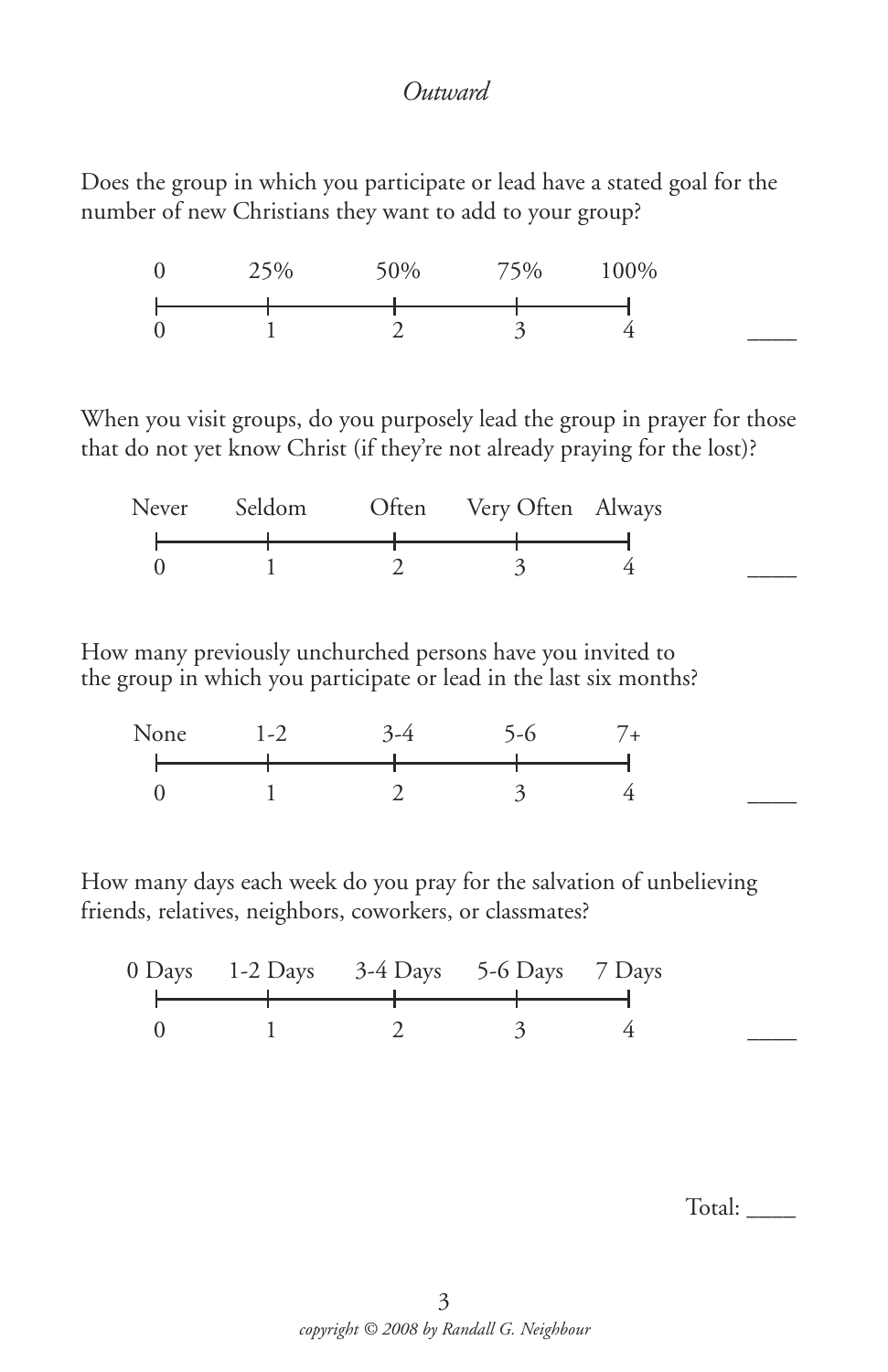#### *Forward*

How much time do you invest per month developing friendships with potential leaders? (Usually current members of the groups you serve.)

|  | I don't 1-2 Hour 3-4 Hours 5-6 Hours 7+ Hours |  |  |
|--|-----------------------------------------------|--|--|
|  |                                               |  |  |
|  |                                               |  |  |
|  |                                               |  |  |

What percentage of the groups you serve have an assistant leader or apprentice who desires to lead a group one day soon?

| $0\%$ | 25% | 50% | 75% | 100% |  |
|-------|-----|-----|-----|------|--|
|       |     |     |     |      |  |
|       |     |     |     |      |  |
|       |     |     | ັ   |      |  |

How often do you talk about disciplemaking when you meet with leaders or visit groups?

| Never Seldom | Often Very Often Always |  |
|--------------|-------------------------|--|
|              |                         |  |
|              |                         |  |
|              |                         |  |

How often do your prayers for your groups include a prayer for the multiplication of leaders through your church's disciplemaking process?

| Never Seldom | Often Very Often Always |  |
|--------------|-------------------------|--|
|              |                         |  |
|              |                         |  |
|              |                         |  |

Total: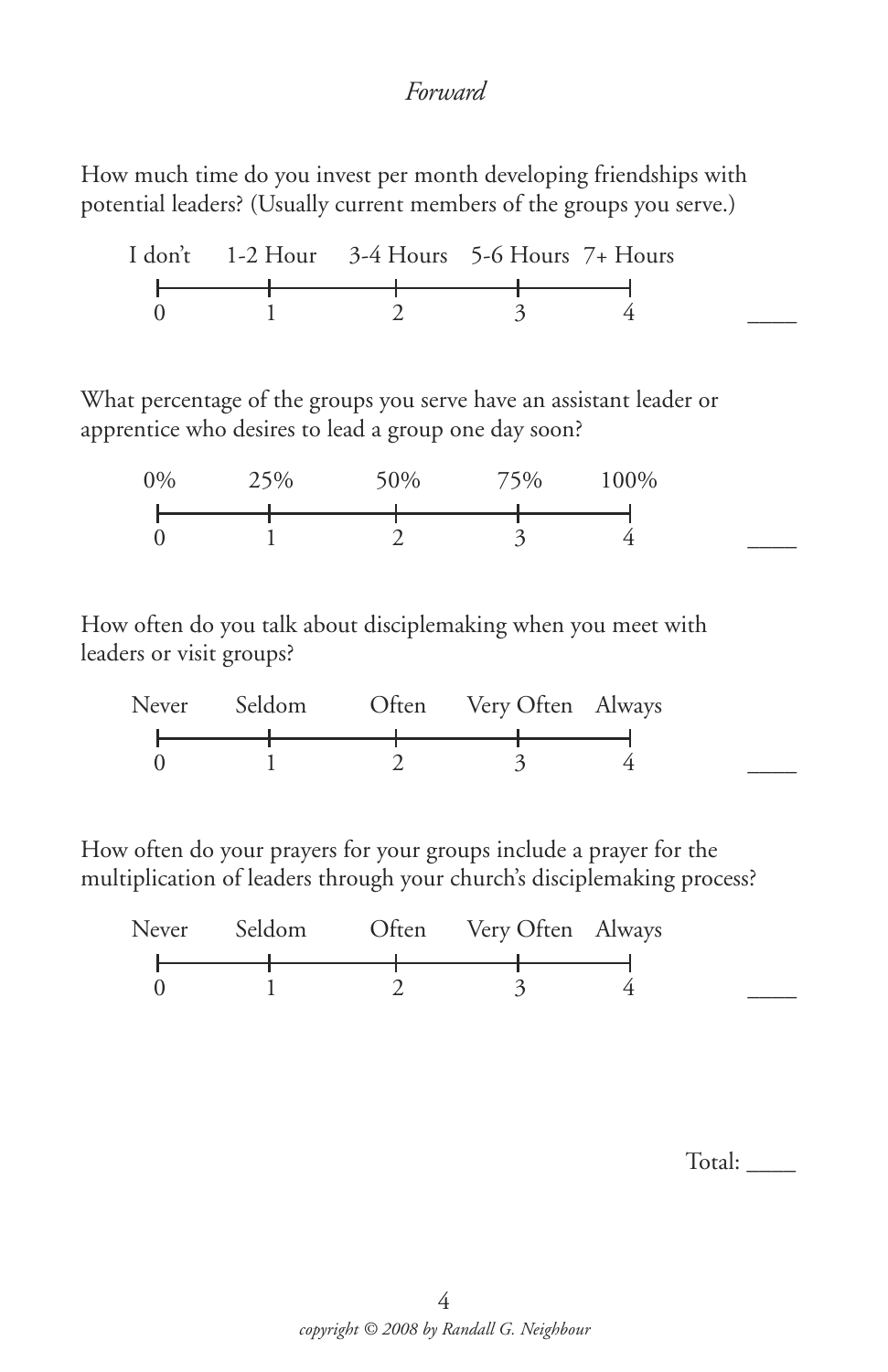Enter your totaled scores from each of the four parts as dots on the chart below and connect the dots.



Your lowest score shows your most critical area for improvement. As you work to improve it, remember that prayer (the Upward component) will enhance any work you do in other areas.

Scores below 8 are cause for concern. Scores below 5 indicate a serious need and are cause for alarm.

#### **Explanation about the four areas:**

*Upward* is one's prayer life and relational connection to God. *Inward* is servanthood & fellowship with true friends outside of meetings. *Outward* is relational evangelism resulting in conversion growth. *Forward* is discipleship that results in spiritual maturity within others.

> *Upward* and *Inward* fulfill the Great Commandment. *Outward* and *Forward* fulfill on the Great Commission.